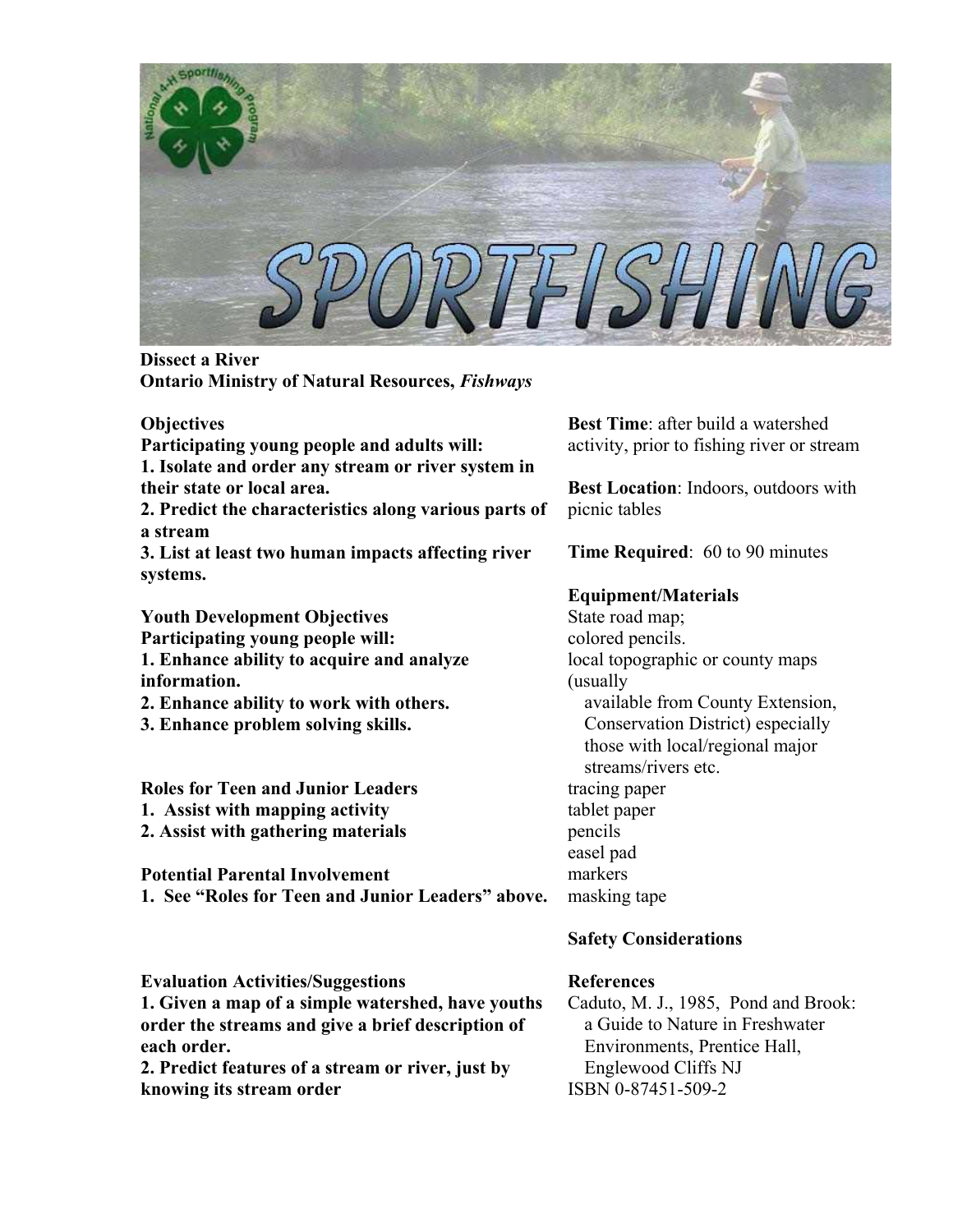**3. Prepare a chart of major stream orders with**  features and critters likely to be found there. Schmidt, B, 1991, Sportfishing and

Aquatic Resources Handbook, pp 43- 44, 48-55, 72-73, Kendall Hunt Publishing, Dubuque IA ISBN 0-8403-6599-3

Schmidt, B, 1997, Advanced Sportfishing and Aquatic Resources Handbook, pp 99-101,107-108, Kendall Hunt Publishing, Dubuque IA. ISBN 0- 7872-3544-x

University of Wisconsin, *Give Water a Hand,* 1996, Madison WI

**Lesson Outline** 

#### **Outline**

**Presentation** 

|                                         | <b>I. Introduction Btypes of flowing water 1. Have youth BRAINSTORM AND DISCUSS all</b> |
|-----------------------------------------|-----------------------------------------------------------------------------------------|
| A. Brooks                               | the flowing that they=ve seen (that is, creeks, streams                                 |
| <b>B.</b> Creeks                        | etc.). LIST these water bodies. What do they have in                                    |
| C. Streams                              | common? How do they differ? ASK YOUTH if these                                          |
| <b>D.</b> Rivers                        | descriptions be organized in any way? Do the same                                       |
| 1. small rivers                         | For example, do similar sized streams have similar                                      |
| 2. Large rivers                         | characteristics?                                                                        |
| <b>II. STREAM ORDER--Standard</b>       |                                                                                         |
| system for numbering/classifying        | 2. <b>EXPLAIN</b> that, for scientific purposes, a numerical                            |
| streams                                 | system has been devised to standardize the various                                      |
| A. Stream order                         | components of a moving water system. This                                               |
| 1. FirstBheadwaters                     | numerical system allows scientists to roughly                                           |
| 2. Second B form when two 1's join      | determine the types of fishes that may inhabit that                                     |
| 3. ThirdBtwo 2's join                   | environment. <b>DISCUSS</b> the characteristics (water                                  |
| 4. Fourth-two 3's join                  | temperature, volume, velocity, bottom type, channel                                     |
| 5. Fifth-two 4's join                   | width, community members, fish species, etc.) that                                      |
|                                         | might change as the stream order increases from the                                     |
| <b>B.</b> Changes occur as stream order | headwaters to the mouth of the river. <b>EXPLAIN</b> that                               |
| increases.                              | the majority of trout streams are first or second and in                                |
| 1. Amount of water increases            | some parts of the country, third order streams.                                         |
| 2. Water temperature increases          |                                                                                         |
| 3. Fish community changes               | 3. DIRECT youth to devise their own technique for                                       |
| 4. Channel changes                      | ordering streams or you may follow this approach.                                       |
|                                         | <b>DISCUSS</b> the system of stream ordering by having the                              |
|                                         | class build a simple river system $\cdot$ REFER BACK TO                                 |

class build a simple river system. **REFER BACK TO WATERSHED ACTIVITY** to refresh their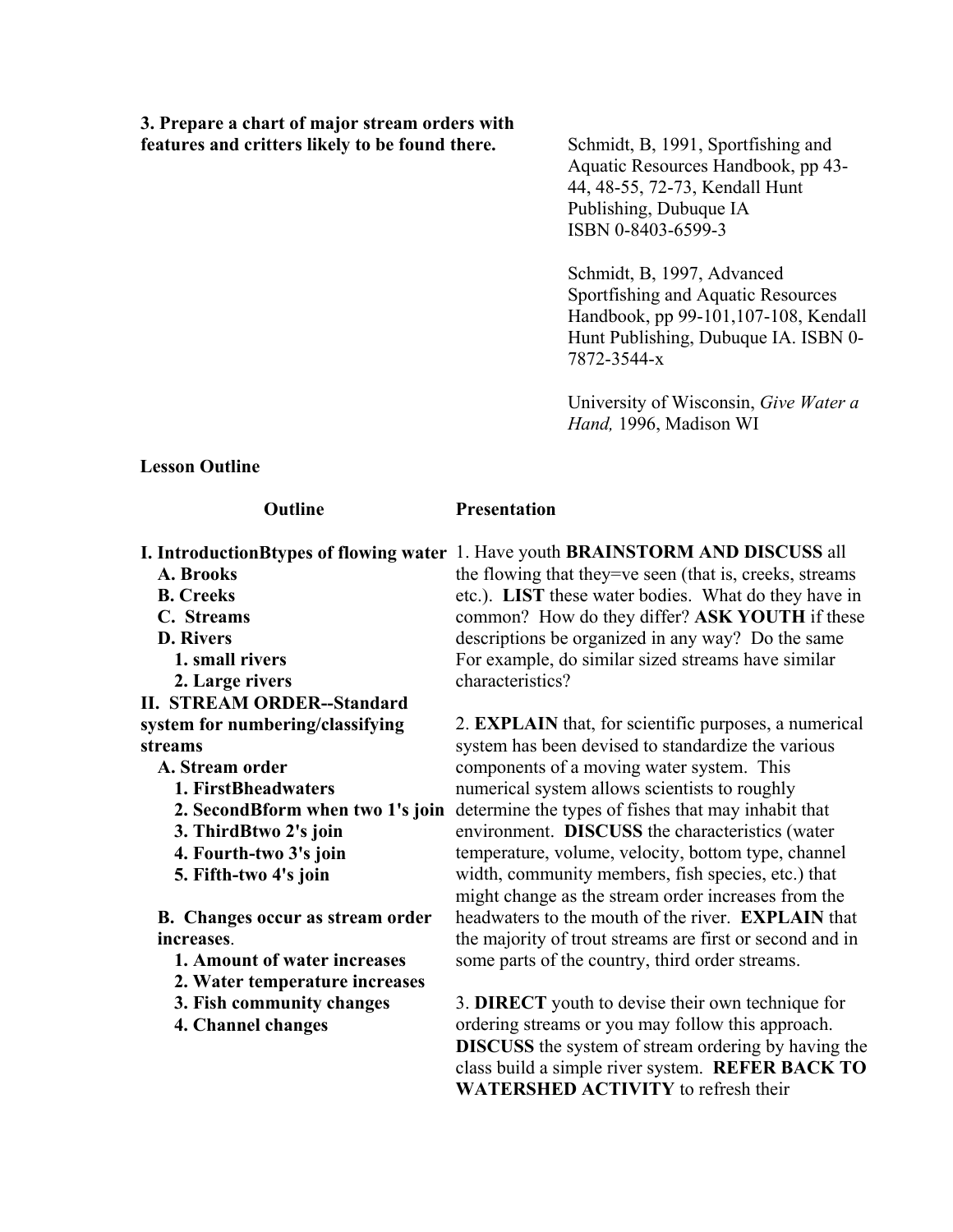# **III. MAPPING ACTIVITY A. FIND local community on state map**

**B. IDENTIFY local waterways**

## **III. MAPPING ACTIVITY** continued.

**A. Mark highest points (from contour lines) B. Streams and rivers, color coded by stream order C. Points of human impact**

## **IV. DISCUSSION SESSION**

memories. Using the blackboard or chart paper, **ASK FOR A VOLUNTEER** to draw two first order streams, which join to form a second order stream and label each. Then ask a second youth to draw a similar configuration and link it to the first to create a third order stream - and so on until a fourth or fifth order stream is reached. When this river system is complete, they should realize that the land the river system drains slopes downhill from a divide (highest points) as the stream order increases, creating a drainage basin or watershed. Draw a line around the river system and label it as the watershed.

4. **DIVIDE** the class into small groups and give each group a state road map, sheet(s) of tracing paper, and topographic map. **DIRECT** youth to find their own community on the map and find the nearest river system. Have youth find their watershed, using the road map for guidance.

Note: The youths = local community may be part of another drainage system but the river closest to their community on topo maps available should be selected.

5. **TAPE** the topographic map to the desk or table. **PLACE** tracing paper over topo map and tape it into place.

## 6. **EXPLAIN THAT THEY ARE TO MARK THE FOLLOWING ON THE TRACING PAPER,** using a different color for each:

a. Highest points surrounding the river/stream (determined from contour lines) they made some assistance on this task.

b. All the streams and rivers, using the same color for each stream order (red-first, blue-second etc.) c. Major points of human impact (e.g. industrial plants, cattle crossing or watering locations, stream improvement projects, storm sewer outlets)

Once the exercise is complete, discuss the following questions with the class:

Could we identify fishing spots from these maps?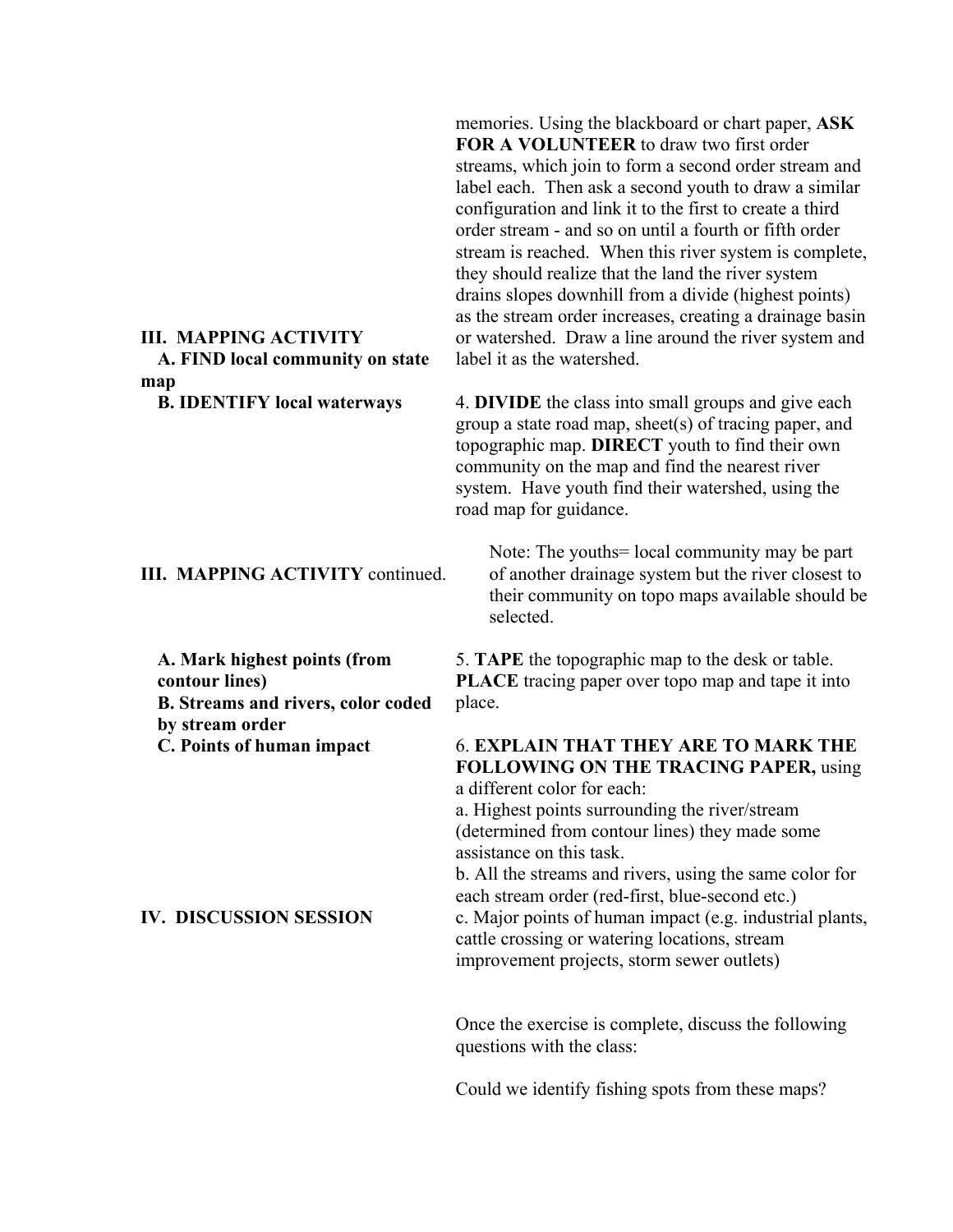As the stream order increases, would humans= impact on the river system tend to increase or decrease? What effect could this have on the local fish community? Is there evidence of these effects near your local community?

#### **Lesson Narrative**

River, stream, freshet, creek - there are many names for flowing water. Some, like creek and brook, are used interchangeably; others have unique specific meanings. Scientists generally refer to smaller bodies of flowing water as streams and larger ones as rivers. The area of land from which rainfall and melted snow drain into a particular stream or river is called its watershed. The high ground separating watershed is called a divide. Every place on earth is part of some watershed. Every watershed reflects the land it drains. The quality of water within a watershed and the species of fishes that can be found within its boundaries are directly linked to the quality of the land and any use it is put to by humans. As streams join other streams, a branching network, or river system, forms.

Stream ordering is a way of indicating in numerical terms the relative position of a stream within a much larger river system. Headwater streams that have no tributaries or branches are called first order streams. They usually begin from cool springs arising in a hillside or wetland, or as an outlet from a lake or pond. First order streams are usually narrow, shallow and steeply graded; they may have grasses, shrubs or trees lining their banks, shading the stream from the sun and keeping the water cold. They may flow quickly, scouring the bottom of all but rocks and large particles of gravel, and are often inhabited by cold-water loving fish species such as trout.

When two first order streams join, a second order stream is formed. Similarly, a third order stream is created by the joining of two second order streams, and so on. Where two streams of differing orders meet, the downstream portion retains the higher of those two orders. For example, second and third order streams would join and form a third order stream.

When does a stream become a river? Most scientists feel that a third order stream can be classified as a river. The volume of water in a river is much greater than that of a stream and often a valley has been cut or eroded by a river=s flow. The rate of flow in a river is usually much less than in a stream. The flood plain, or land periodically flooded by a river, becomes flatter, and silt and sand eroded upstream are often deposited on the bottom of the river bed as the river slows. The river=s water tends to be turbid because of the suspended particles of clay, silt, finely divided organic and inorganic matter, etc. It is also often warmer from exposure to the sun and frequently contains less oxygen. Fish species like carp, walleye, brown bullheads, channel catfish and lake sturgeon, which have adapted to warmer water and more turbid conditions, tend to inhabit these warm water rivers.